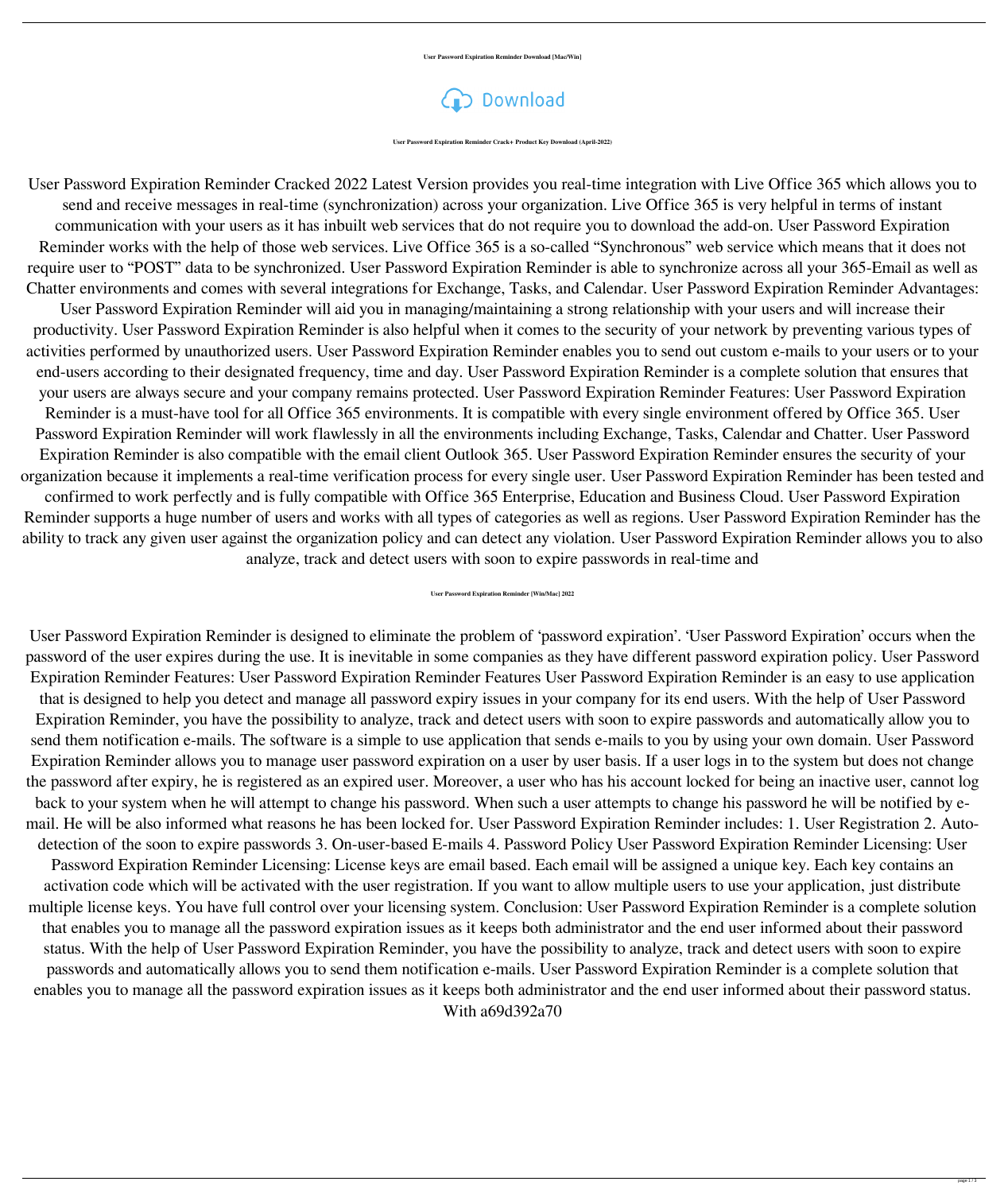**User Password Expiration Reminder Crack For PC**

User Password Expiration Reminder is a complete solution that enables you to manage all the password expiry issues as it keeps both administrator and the end user informed about their password status. With the help of User Password Expiration Reminder, you have the possibility to analyze, track and detect users with soon to expire passwords and automatically allows you to send them notification e-mails. You can download this User Password Expiration Reminder 5.1.2 from the link below. Eagle is the best free and professional tool for remote controlling and monitoring your printer, scanner, web server, NAS and other devices. Eagle is a powerful remote control and monitoring app. With Eagle you can schedule your remote tasks for scheduled and recurring time, monitor and control your computer and network operations from anywhere. Eagle is a great PC Manager for your servers or home and cost effective tool for your personal computer. Eagle is simple and fully functional tool for remote control and monitoring your computer and network from anywhere. You can download this Eagle Pro 5.1.2 from the link below. Eagle is the best free and professional tool for remote controlling and monitoring your printer, scanner, web server, NAS and other devices. Eagle is a powerful remote control and monitoring app. With Eagle you can schedule your remote tasks for scheduled and recurring time, monitor and control your computer and network operations from anywhere. Eagle is a great PC Manager for your servers or home and cost effective tool for your personal computer. Eagle is simple and fully functional tool for remote control and monitoring your computer and network from anywhere. You can download this Eagle Pro 5.1.2 from the link below. Eagle is the best free and professional tool for remote controlling and monitoring your printer, scanner, web server, NAS and other devices. Eagle is a powerful remote control and monitoring app. With Eagle you can schedule your remote tasks for scheduled and recurring time, monitor and control your computer and network operations from anywhere. Eagle is a great PC Manager for your servers or home and cost effective tool for your personal computer. Eagle is simple and fully functional tool for remote control and monitoring your computer and network from anywhere.

User Password Expiration Reminder is a complete tool to help you monitor all the user's status, including their password expiration time and the notifications which are required to be sent to them. Just give a look to User Password Expiration Reminder feature keys: User Password Expiration Reminder is not a system prerequisite, and will help you to manage users without any extra costs. User Password Expiration Reminder supports most of the common databases including SQL Server, MySQL, Oracle, SQLite, PostgreSQL, SQL Server Express, Access, SQL Server CE, SQL Server Compact, MS Access, Ms SQL Server 2000, Ms SQL Server 2005, Ms SQL Server 2005 Express, Ms SQL Server 2000 Compact, Ms SQL Server CE, Ms Access, MySQL, PostgreSQL, etc. Well, they really designed the tool with option that lets you customized in any way you want! User Password Expiration Reminder License: User Password Expiration Reminder is a free to try demo version, you can check the complete User Password Expiration Reminder features before buying. After buying User Password Expiration Reminder license key from the vendor, You can install and use User Password Expiration Reminder as much as you want! User Password Expiration Reminder Windows Installer: User Password Expiration Reminder is an easy to use application. You do not need any technical knowledge to install and use User Password Expiration Reminder. User Password Expiration Reminder Windows Installer Includes: User Password Expiration Reminder is a nice application for users to manage user's password. If you would like to try User Password Expiration Reminder software free for 15 days, please check out the link below: User Password Expiration Reminder License Key Features: Easy to use, Windows based. Full featured, provides users to verify users accounts, send notifications to users and manage users with expired passwords. Supports All Windows OS versions. User Password Expiration Reminder Setup Key Features: User Password Expiration Reminder Setup Key Features: User Password Expiration Reminder Setup Key Features: User Password Expiration Reminder Free Download User Password Expiration Reminder User Guide User Password Expiration Reminder Download Please have a look to the User Password Expiration Reminder Screenshot User Password Expiration Reminder User Guide Screenshot: User Password Expiration Reminder Download Easy